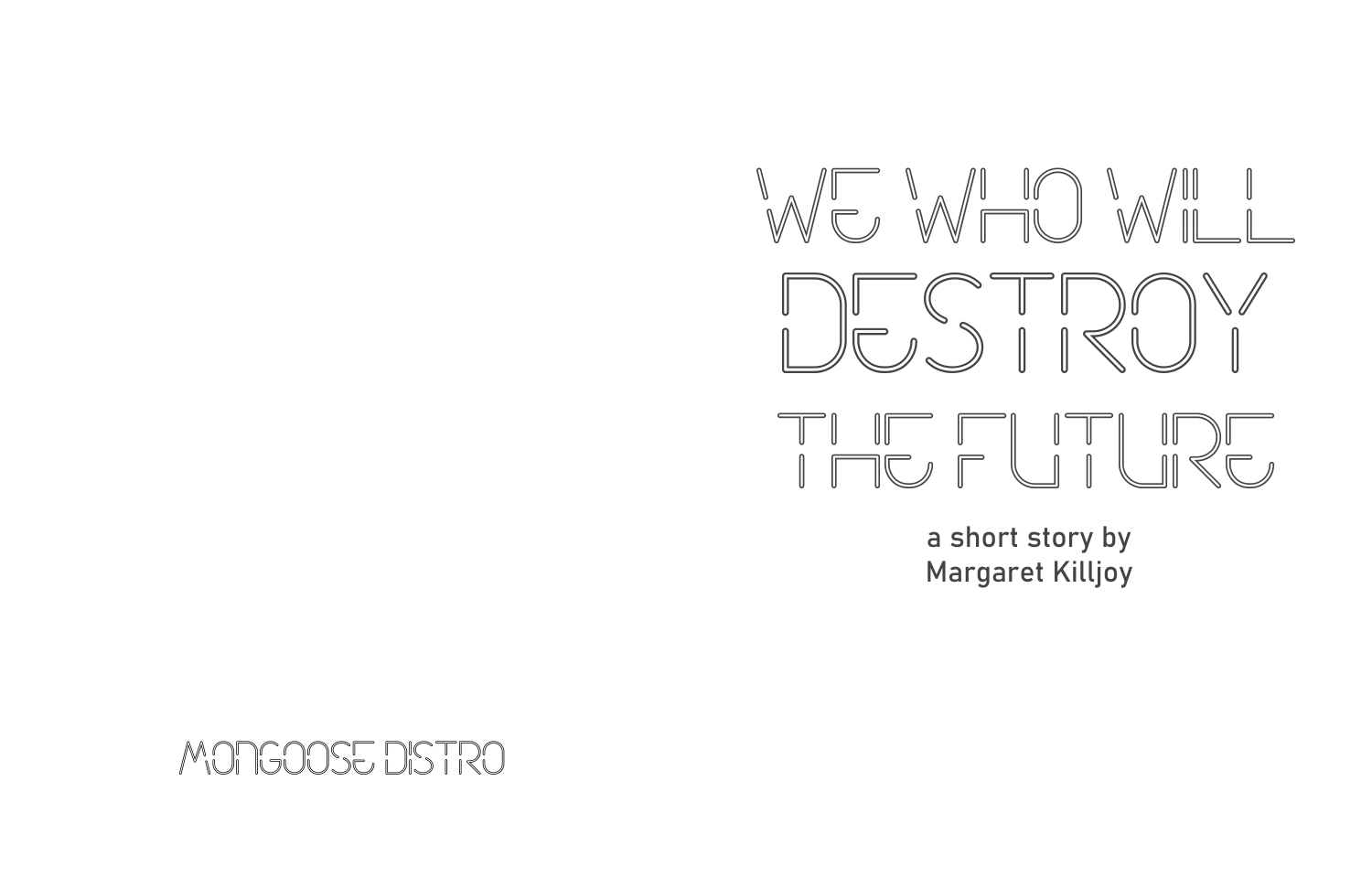"You know how most people break out of prison in this century?" Maya asked Yannick. The East Flats of Cleveland spread out below their rooftop vantage, an endless mess of dead warehouses and deserted streets lit up by the hot summer sun.

"I don't think most people break out of prison," Yannick said.

"Helicopter. Something like half the jailbreaks. Usually it's their wife who's flying, sometimes their friends. Land in the yard with a hostage, fly the hell out of there."

"You need to get a wife," Yannick said.

Maya toed a loose brick, and it tumbled over the edge of the warehouse, thudding into the plastic lid of a dumpster forty feet below.

"Little late for that," she said. "Little early," Yannick said. "You fucking like it here," Maya said. "I mean, it could be worse."

"You like shitty 2010s video games and shitty 2010s pre-Hennesian punk rock and I bet you even like shitty 2010s

right about a lot of things, and a world ruled by the Nine Guides was no world for Maya.

They called after her, but she kept walking.

Yannick was sleeping–or feigning sleep–on the couch when she came in. He sat up and rubbed at his eyes. "Where were you?" Maya poured herself a drink, downed it. Poured another, nursed it. The twenty-first century had decent booze and it had hip-hop and it had her boyfriend. "I shot some guy who thought I wrote your book."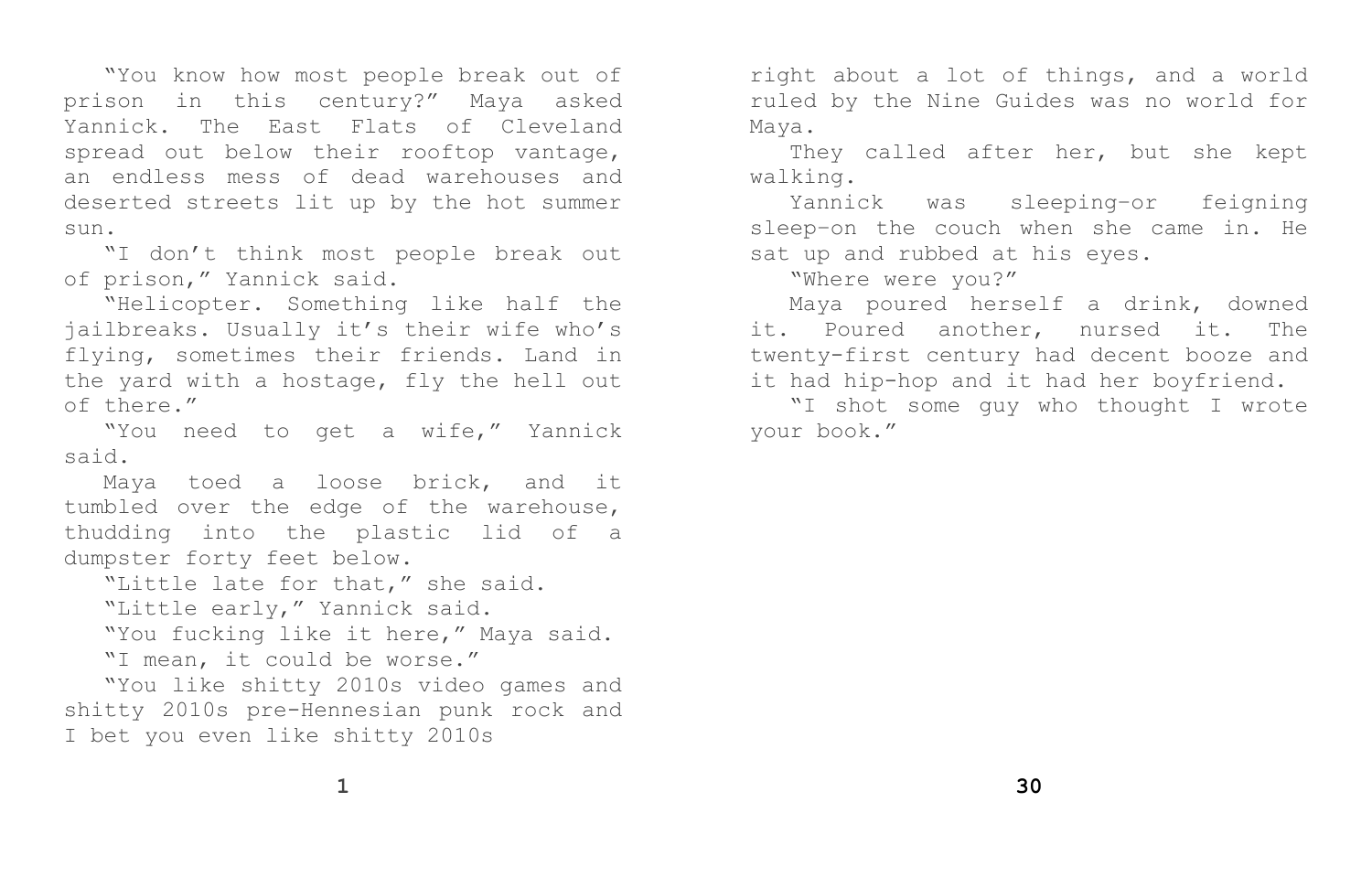fashion."

"The fashion's going to get better in what, like fifteen years, if even that?" Yannick said.

"In fifteen years I'm going to be so fucking old," Maya said. "I'm not waiting around five fucking years. I'm getting out before I turn thirty. You know why they dump us here? You know why I think the twenty-first century is the prison century?"

"Because the Corrective Council abolished the death penalty and couldn't send any more people to Stalinist Russia without someone noticing?"

"I bet they calculated that twentyfirst century America was the worst placetime to live with the longest life expectancy. Highest rates of anxiety in recorded history, but they're gonna cure cancer soon enough that we'll have plenty of time to suffer." Maya tried to toe another brick off the edge, but it wouldn't budge. She pulled back to kick it, changed her mind, stomped on the silver tar paper roof.

radiated darkness.

"Put your hands down, girl. This ain't a stickup." Her attempt at contemporary slang would have been comical, were she not a frightening vision and an agent of vengeance.

"I followed you," Mr. Kruger said. "I'm sorry. It's my job."

"We found your crackoid," the Guideswoman said. "It was nonfunctional. You did that on purpose."

"I did," Maya said.

"You're a hero," the Guideswoman said. "Beyond what I'm equipped to express."

"Yeah, well." Maya put down her hands, started walking toward her house.

"They're offering you a full pardon," Kruger said.

Maya stopped and turned back toward the car. The paint was scratched along the passenger-side door. "Are you serious?"

"We are," the gray angel said.

"Eat shit." Maya walked through the yard of her apartment, toward the backyard, toward the rickety stairs and her crappy apartment. Norman had been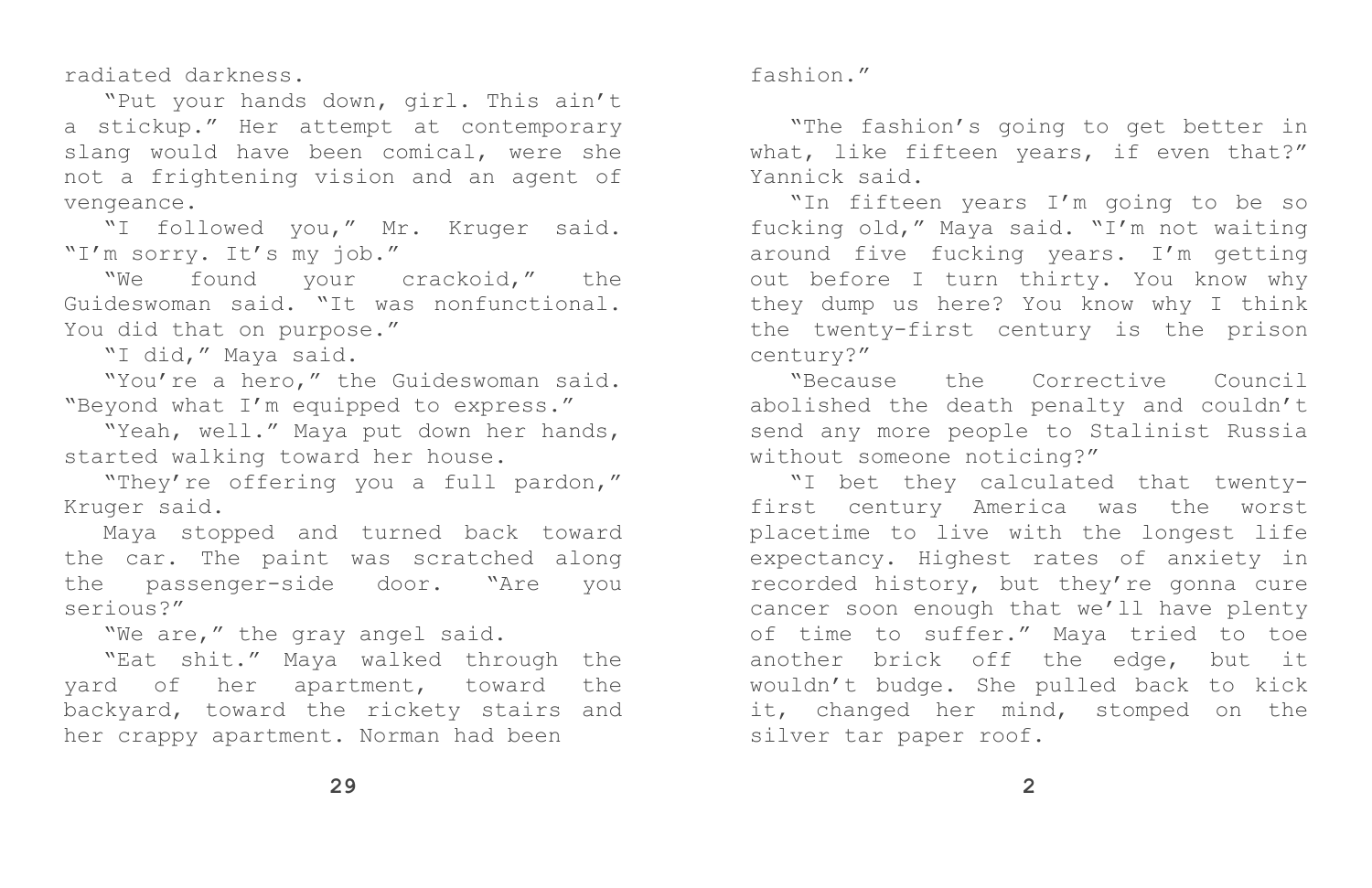"There's some good stuff here too though," Yannick said.

"Yeah? Like what?"

"Look, there're really two kinds of time-convicts, right? There the people who accept it, integrate themselves-"

"I don't know. Hip-hop? Mechanical bicycles? Taco Bell?"

"Hip-hop is good," Maya admitted.

"Get a shitty job, get stuck in some monogamous marriage–"

"And there're wackjobs who tell everyone the truth for so long and get told they're crazy for so long that they just give up and actually go crazy."

"What do you want from me?" Maya asked. "I'm wearing high-waisted short shorts and I'm wearing shoes and I say things like 'GTFO' and I don't talk about my background in post-temporal string inoculation. I pretend like I think Žižek is hard-to-follow yet innovative."

Maya paced. The warehouse had been abandoned for decades, since labor had gone overseas. Corporate globalization was one of those weird stupid quirks of human history, like when medieval

**3**

"Fuck off," Maya said, at what she could see of his corpse. "You can't just blow up a fucking planet with people on it."

She threw the gun as far as she could. It sailed through the dark sky, then fell into the dark water.

She was walking down the street to her apartment, headed for the fence, headed for home and sleep and a presumablygrumpy Yannick, when a BMW drove at her and stopped only a few feet away. Mr. Kruger, short and thin with short and thin black hair, got out from the driver door.

"Maya Havel." She was too tired to run. She raised her hands in surrender. The passenger door opened, and a Guide's Prosecutor stepped out. She was easily distinguished, wearing a medium, matte gray that ate the light and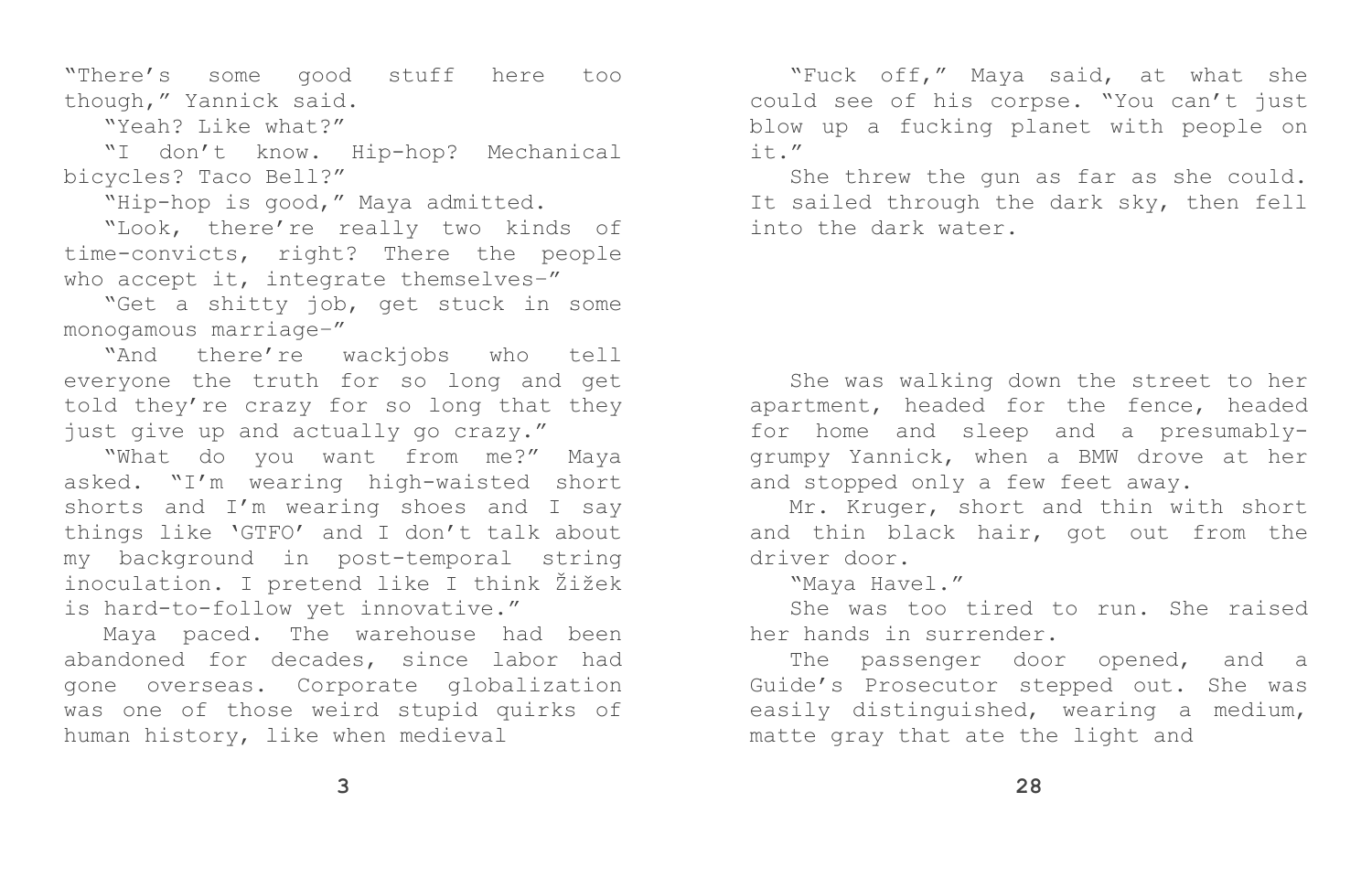peasants would all get infected with dance mania and thousands of them danced erratically until they fell unconscious or died.

But there she was, standing on the skeletal remains of a building gutted by a quirk of history.

"Help me with this," she said. She staggered back over to Yannick, an airconditioning window unit in her arms. "Some asshole actually parked a BMW in this neighborhood. I want to drop this on it."

Yannick did that thing he always did where he shrugged with his eyebrows, then he stood to his full six-foot-six and helped her. He was a good friend. A good cell-mate.

"We gotta swing it back and forth for momentum, like one-two-three-go, if we're going to get that car," Maya said. "All right."

They launched the air conditioner over the wall of the warehouse. It soared fifteen feet laterally, then fell fast and scraped down the passenger side of their target, scratching up the paint.

**4**

When he was dead, she pushed him over the fence and watched his body hit the lake. His punctured lungs took on water, and he began to sink.

you're all right."

She put the phone away.

The pair walked in silence. The crackoid was heavy in her purse. The streetlights on the pier were broken, and everything was dark.

They reached the water.

"Should we do it?" Norman asked.

"Yeah." Maya handed him the crackoid. "Together?" Norman asked.

"You do it." She took a step back.

He pitched it with all the strength in his young body, and it sailed through the dark sky, then fell into the dark water. Norman pulled himself up the waist-high fence to look for the ripples.

Maya held up the gun in a two-handed grip. "One-two-three-go," she said, under her breath. The shot rang out over the water, and Norman turned to her when the bullet hit his back. She emptied the clip into his body, afraid of aiming for his handsome eyes.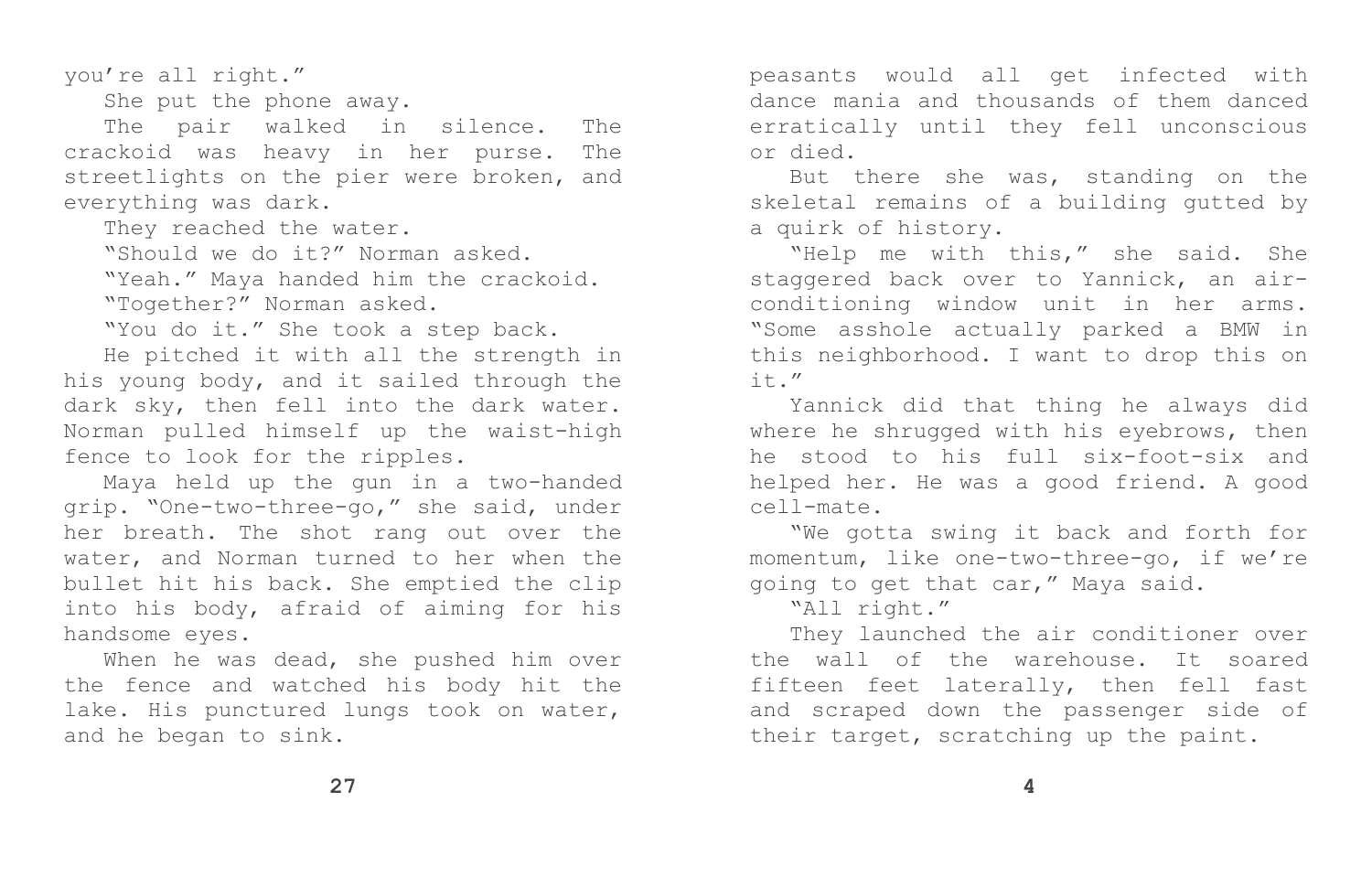"Fuck," Maya said. "What the hell else can we throw?"

"Come on," Yannick said. "It was close enough."

"It wasn't!" Maya jumped up on the loose brick wall, spun on one heel to face her friend. "You're not thinking big. You can't just let shit happen to you. You can't just scrape the side of the BMW, you gotta smash in the windshield. You can't just get used to time exile–you've got to make a fucking jailbreak."

"You know the other way people do it?" Maya asked. The dark came in the window of their apartment, the only lighting the glow of a romantic comedy playing on the laptop on the coffee table.

"Do what?" Yannick asked.

"They take a guard hostage," Maya said. "Improvise a weapon, get it up on the guard's throat, pistol from their

 The complexity of the work, the complexity of the work relationships. If only any of it made sense. "Where are we going to put it?" she asked.

"Into the lake," Norman said. "The lake has never dried, it's never been developed. They'll never find it." "You've put a lot of thought into this, haven't you?" "I spent six months in solitary awaiting trial." They went back to their work. In the end, it was no bigger than a pipe bomb. Norman held it aloft. "Little things matter," he said.

After they were let out of the cab a few blocks from the pier, Maya checked her phone.

"Got Chinese. Didn't order you any, since I haven't heard from you," Yannick had sent. An hour later, he'd sent, "Hope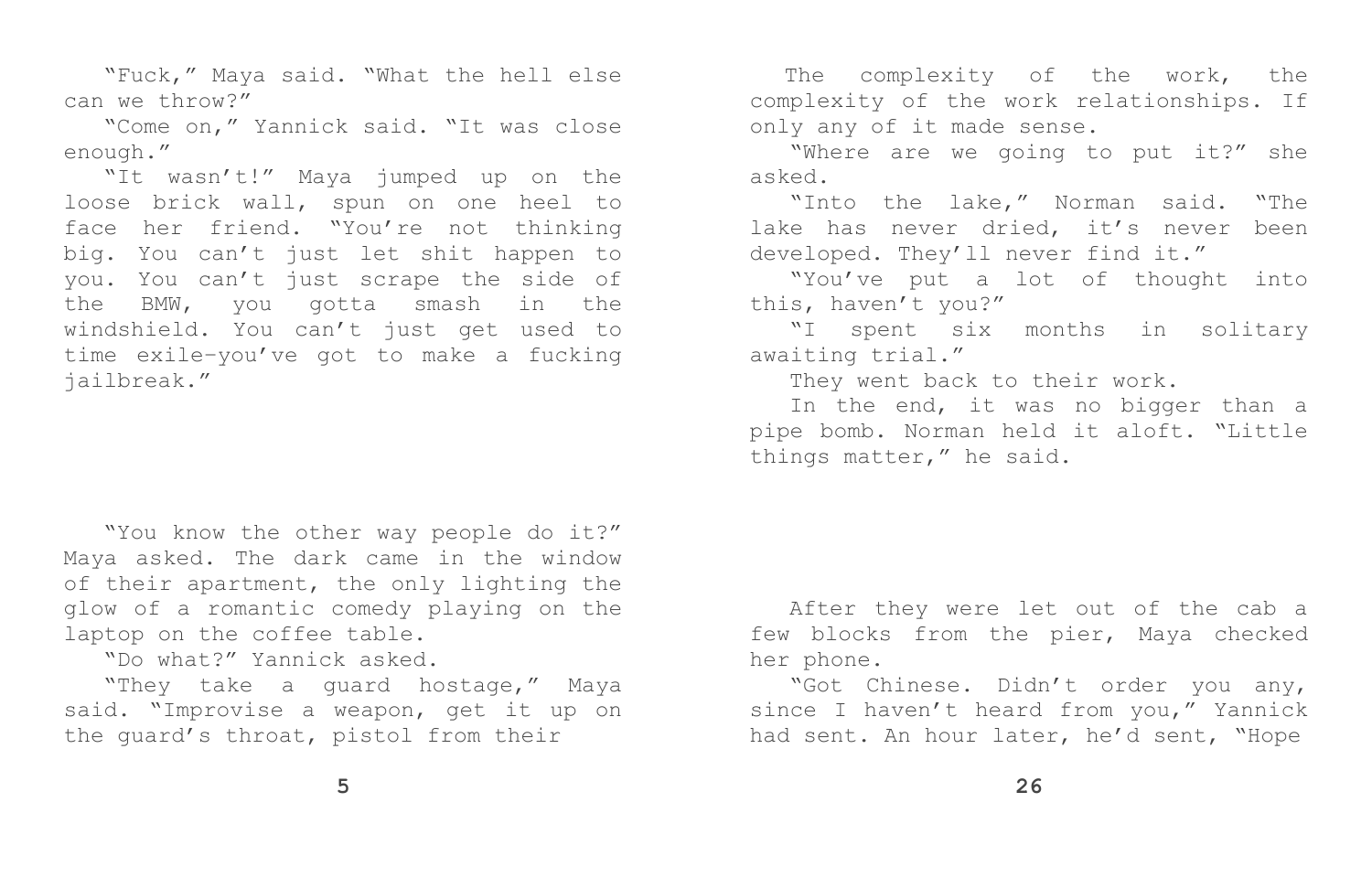holster. And boom." "Boom what?"

"Boom, you're out of there. 'Don't mess with me or I'll waste this bozo.'" "I don't think anyone says 'waste this bozo' though. You've got the slang all

wrong."

"Least of anyone's worries. You can say it however you want when you've got a shiv up to some guy's throat. That's what power is."

On the screen, the characters were walking through a park, cute and earnest. "Movies were the worst form of mass entertainment ever produced," Maya announced.

"I like movies," Yannick said. "They're flat. None of the expression of theatre, the depth of prose, the immersion of good AR or even VR. A hundred and fifty years of entertainment dark ages."

On the screen, the characters were sitting in a pretty little New York City cafe.

"Don't they all get caught afterwards, the people who break out?" Yannick asked.

spent the next hour measuring cultures and proto-cultures. Done right, these cultures, incubated in a fast-forward chassis, would evolve–more or less instantly–into a short-lived creature that would send its roots through the earth and sunder the world. Usually, they were used for asteroid mining. Most famously, rogue scientists had used one to settle the debate once and for all if Pluto was a planet.

All the times humanity developed the power to destroy itself utterly, and it never had. Or, more likely, it had done it a hundred million times in a hundred million ways in alternate spacetimes, but of course Maya could not have been born into a world that did not exist.

The slowfuse, in contrast to its payload, was purely mechanical. Its twin purposes were to drill deep into the earth and to tell the chassis when to begin its work.

Across the counter, Norman worked methodically, intently, even happily. They caught one another's eyes a few times as they worked. Maya missed that.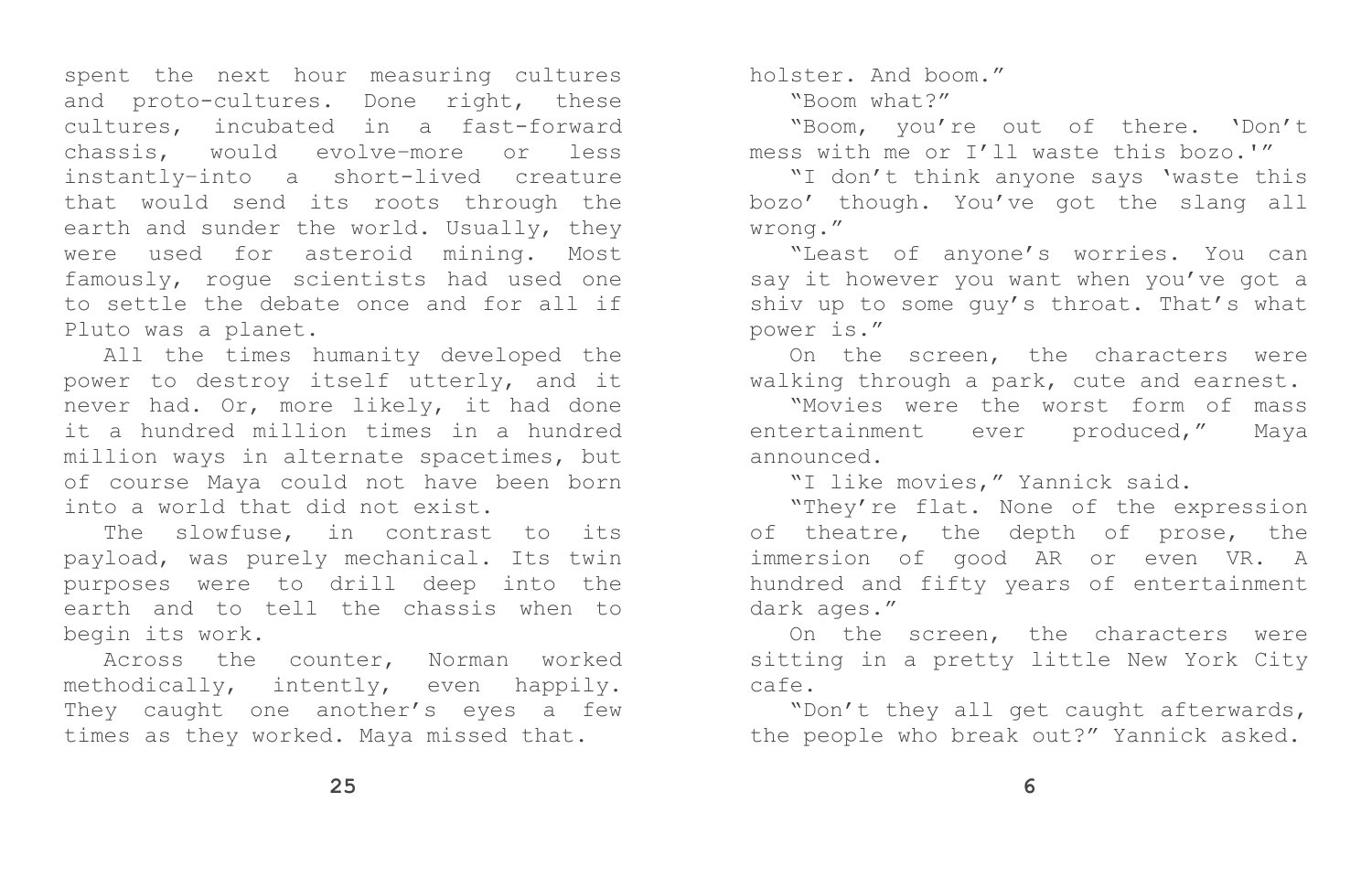Maya pulled her bare feet up to sit cross-legged on the couch. "Yeah," she said. "Usually in a few days. They go home to their families, or go see their friends. Cops are waiting for them. Happens every time. I won't do that."

"If you can't go see your family or your friends, what's the point of a jailbreak?"

'This movie is moronic. Why would the protagonist pick between these guys? They both like her, she likes both of them. Date them both. There, movie's over. I solved it."

"Maya Havel, the woman who singlehandedly destroyed a genre," Yannick said.

Maya stood up, slammed the laptop shut. "It's just not right. Fuck what's fair or unfair, but it's not right. This isn't how it happens. I'm not supposed to be here. I've got to fix it."

"You can't fix it." "I refuse to accept that!" with gunpowder–the shell held six grains of hyper-compressed. "Can I use that counter?" she asked. "Right now?"

Maya caught Norman looking over at his cot in the corner.

"It won't take me more than an hour, if everything's here," Maya said. "Let's get this started before I lose my nerve." "Okay," Norman said. He shoved aside some liquor bottles on the counter, then took a swig of gin from one. He offered it to Maya, his big handsome eyes imploring. She faked a drink and held

onto the bottle.

Sensing his discomfort, she put a hand on the small of his back, smiled. The tension dropped out of his body, at least a little, and she turned to her work. Each hyper-compressed was a sphere the size of a coarse grain of sand. One by one, she placed them on the counter, then smacked them hard with the base of the bottle of gin. Each cracked open, each holding nearly a cubic foot of matter. She had everything she would need. A crackoid is semi-organic, and Maya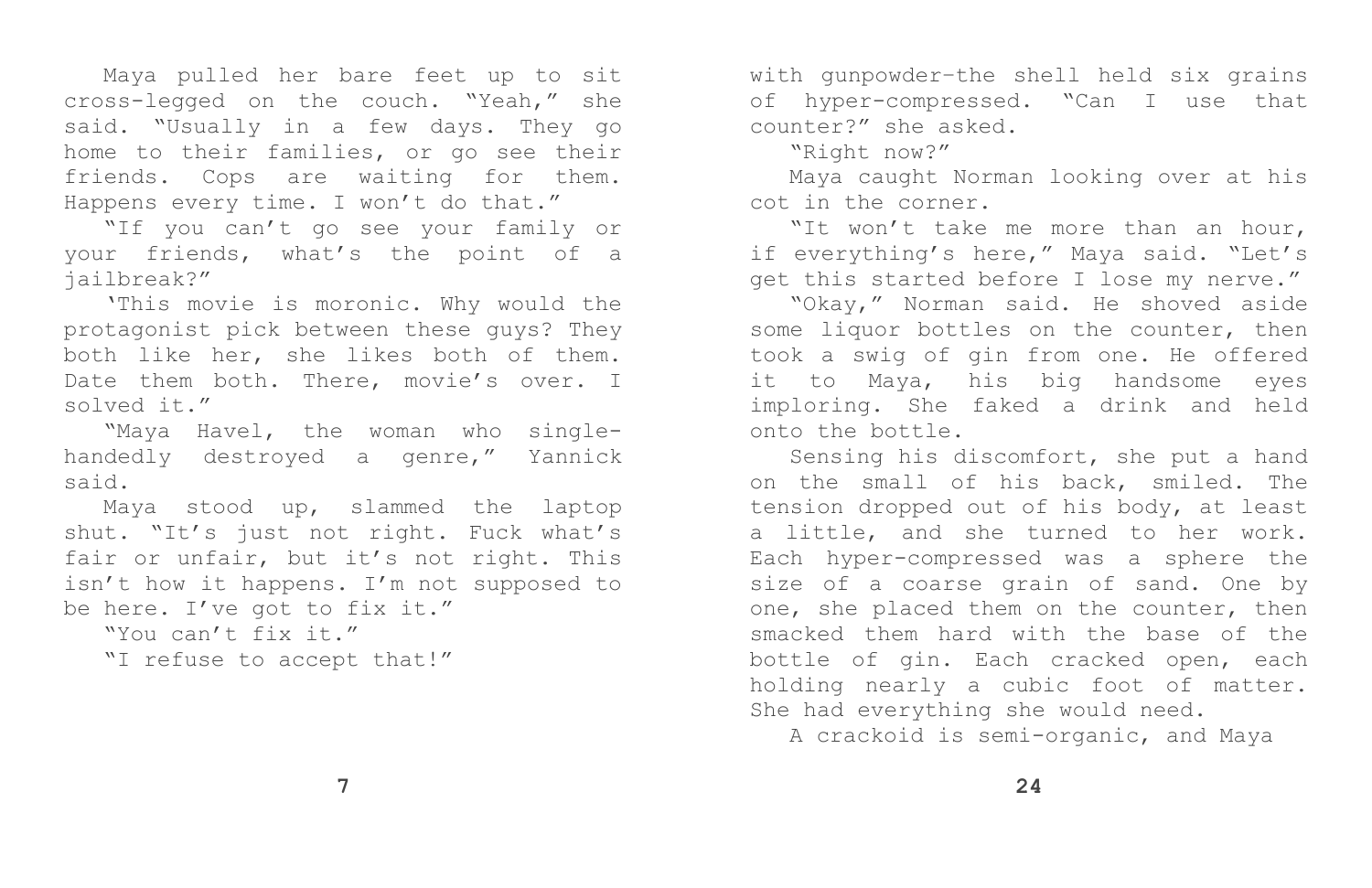Maya's text tone sounded in the middle of the night. Eight months into her exile and she still hadn't gotten used to the idea that people had to communicate via text messages. Worse, her phone didn't even know when it was okay to bother her and when it wasn't.

She stared at her ceiling fan as it beat against the air. Her phone chirped again. There was no such thing as an innocuous text tone–since humans naturally tie their electronics into their limbic systems, every noise her phone could possibly make had the power to set her on edge. She nudged Yannick off the crook of her arm, then reached for the nightstand to grab the devil machine.

"People say that living well is the best revenge, but they're wrong," it read. An unknown number, local area code. Then the second message: "I can think of a lot of better ways to get revenge than eating organic food and doing yoga. I bet you could too."

Norman opened the door and Maya stepped into a studio apartment with big windows and no furniture. A built-in countertop split the living space from the kitchen. A cot was shoved into one corner, a black duffel in another.

Maya's phone chirped. She pulled it out, saw a text from Yannick: "Where are you?" She turned off the ringer.

"Let's see it," Maya said. "Let's see what you've got of this bomb."

"I can't get you anything to drink or something?"

"You've already recruited me. You can lay off the charm."

Norman went to the bag, unzipped it. The scent of oil and metal fell into the room, and he took out a pistol, set it on the windowsill.

"They gave you a period weapon?"

"In case anyone tries what you wanted to try." He pulled out a clip, then popped out the first bullet and handed it to Maya. "Take the bullet out of its casing."

Maya did. Instead of gunpowder–she was pretty sure period weapons were fired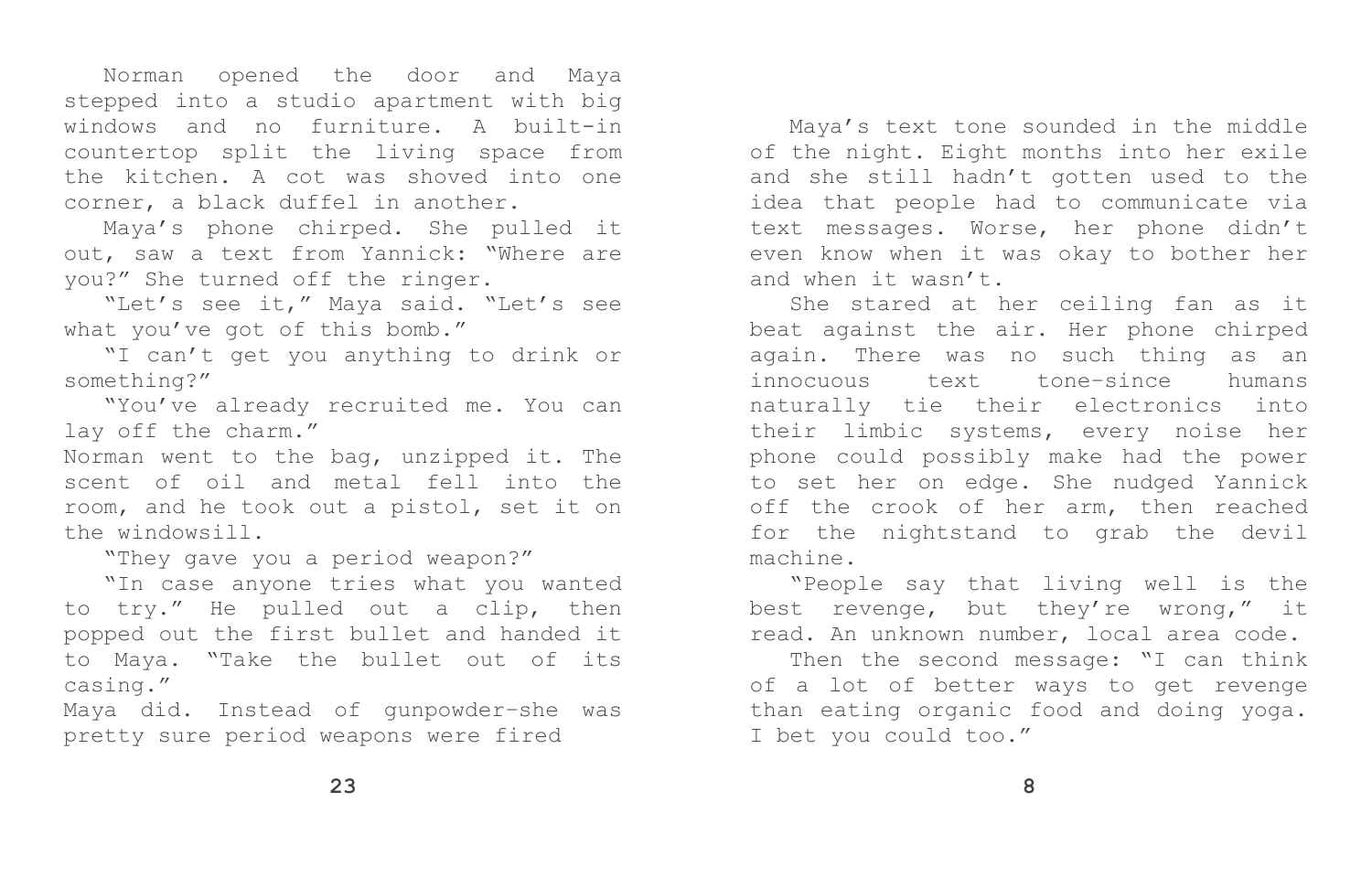She tapped on Yannick's bare chest, woke him up.

"What?" he asked. She handed him the phone.

While she read the message again over his shoulder, another appeared: "If you want to help me destroy the future, meet me at night passing the earth to day."

"All right," Yannick typed. He pressed send.

"Hey, why would you do that?" Maya asked, grabbing her phone.

"You were going to say yes anyway, weren't you?" Yannick asked.

"What, to some riddle sent by some stranger in the middle of the night?"

"It's hardly a riddle."

"Well I don't know it," Maya said.

"Oh, whatever. Get up, get dressed. I'll show you where you're going. I'm guessing you're supposed to be there by sunrise."

think I lied to you about that." "I don't hold other people to the same code I hold myself," he said. "You're sincerely the most fucked up, confusing person I've ever met." Norman opened his wallet, pulled out two old-fashioned paper tickets. "I've always loved millennial-era plays. Can I take you to the theatre?"

His apartment was in a better part of town, closer to the water. They'd been drunk on gin and tonic during the play, but Maya made sure she was sober by the time they made it into the building. She made better decisions sober. "Damn, they set you up nice," Maya said, as they reached the third floor landing.

"This is nice?" Norman asked. "My place, you've got to go around the backyard of this ugly oversized house, get up some rickety stairs."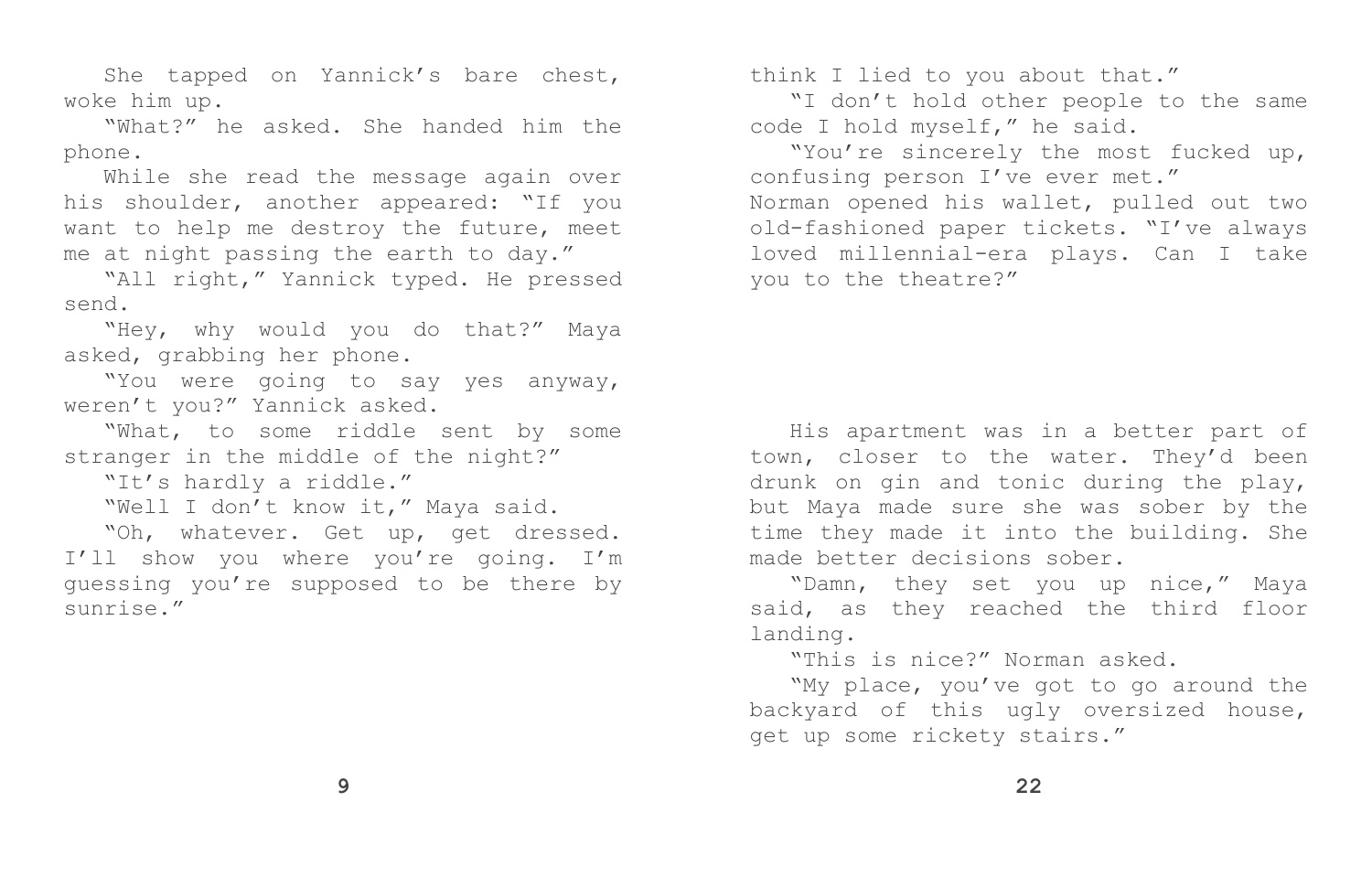The pre-dawn streets were empty but for the people who regularly slept outside, and most of them were sleeping. Street lights turned red and green for no one, and Maya and Yannick blew through intersections on their bicycles without a sideways glance.

At MLK and Euclid, Yannick stopped. "What, we're here?" Maya asked. "Turn right on Euclid, head into Wade Park. There's a statue there. 'Night Passing the Earth to Day.'" "How do you know that? Why aren't you coming?"

"Because I like parks. Because your mysterious friend texted you, not me. Hit me up when you're done." "You're going to bail on me like that?"

"Yeah," Yannick said. "I'm going to go find a cafe or something. Somewhere's got to open soon. You need anything, let me know."

"What if I need you to come with me?"

Maya asked.

"You don't need me to go with you," Yannick said. He nudged his foot back

**10**

"Your dad."

"He was a monster. The only good thing he ever did was bomb parliament. I didn't rat him out to save my skin–I ratted him out to hurt him."

"How the hell is this going to help me trust you?" Maya asked.

"It's not, probably. But I'm not lying to you. Whatever else you want to say about me, I don't lie."

"There's no way I could build a crackoid without access to modern equipment. And it's not my specialty."

"I've got the pieces in my apartment," Norman said. "I smuggled them across. But I'm not sure I could reconstruct it if I tried. I need you."

If he'd smiled or batted his eyes or laid on his obvious charm, Maya would have stood up, walked away, and never spoken to him again. Instead, he just looked at her, earnest, hopeful, almost in love.

"You think I wrote Their Inevitable Deaths," Maya said.

"Yeah."

"You're so big into honesty, but you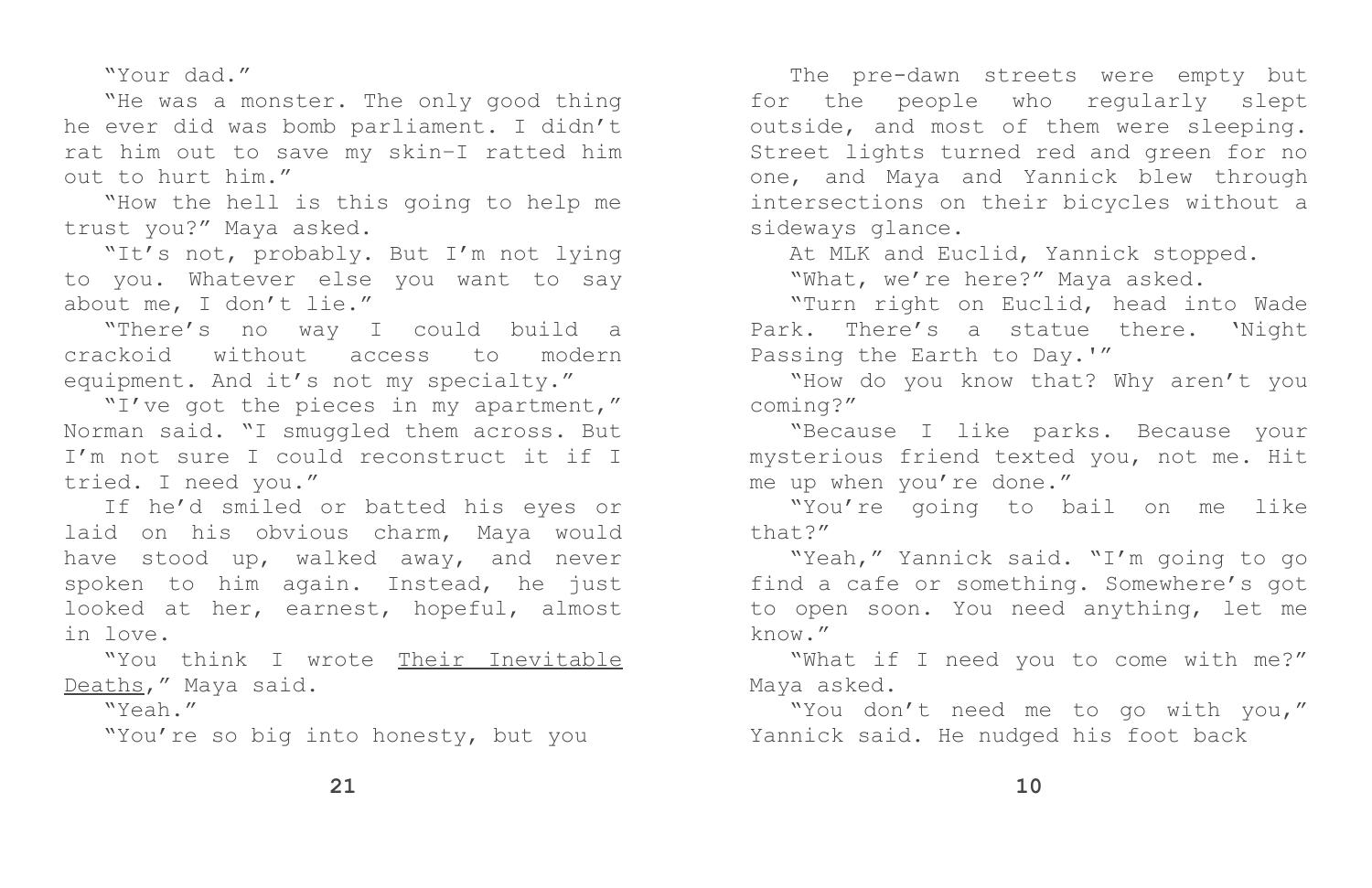into the toes clips and rode off.

There was nothing good to kick in easy reach. Maya rode against the sparse traffic, forcing the two cars she passed to honk and swerve, and the light of dawn encroached upon the city.

Along the steps down into the manicured park, overlooking the reflecting pool, two bronze-casted women struggled with the weight of the world. The inscription on the pedestal said that they were transferring the huge metal orb from one to another, but to Maya it looked more like they were working together to one-two-three-go the Earth into the water.

Leaning against the statue, smoking a cigarette, was a thin white man Maya's age. He wore a backwards red baseball cap, a woman's suit jacket, wide-legged pants, and antique running shoes. Clearly, he was fresh from the future, where they gave you whatever clothes they thought vaguely fit the century of your exile.

Maya stopped five paces away. "Maya?" The man's eyes were bright and

**11**

Guides is no world to live in–you know that."

"I know that. But the whole planet?" "Just one sliver of spacetime," Norman said. "Just our future. The ones born from this shit society. A trillion million earths will still be there, just not the ones ruled by the Nine." "What did you do?" Maya asked. "What?"

"Sorry, I'm the queen of non-sequitur. It's how my brain works. What got you exiled, and what got you a timeguard deal?"

"I got convicted of mass murder. I helped blow up a good chunk of parliament."

"Like in Their Inevitable Deaths,"

Maya said.

"We didn't get any Guides. Killed a lot of bureaucrats, no Guides."

"And they let you take a deal?"

"I just built the bomb," he said. "At twenty-four, I was barely old enough to stand trial. Mostly, though, they let me cut a deal because I agreed to rat out the mastermind. I ratted out my dad."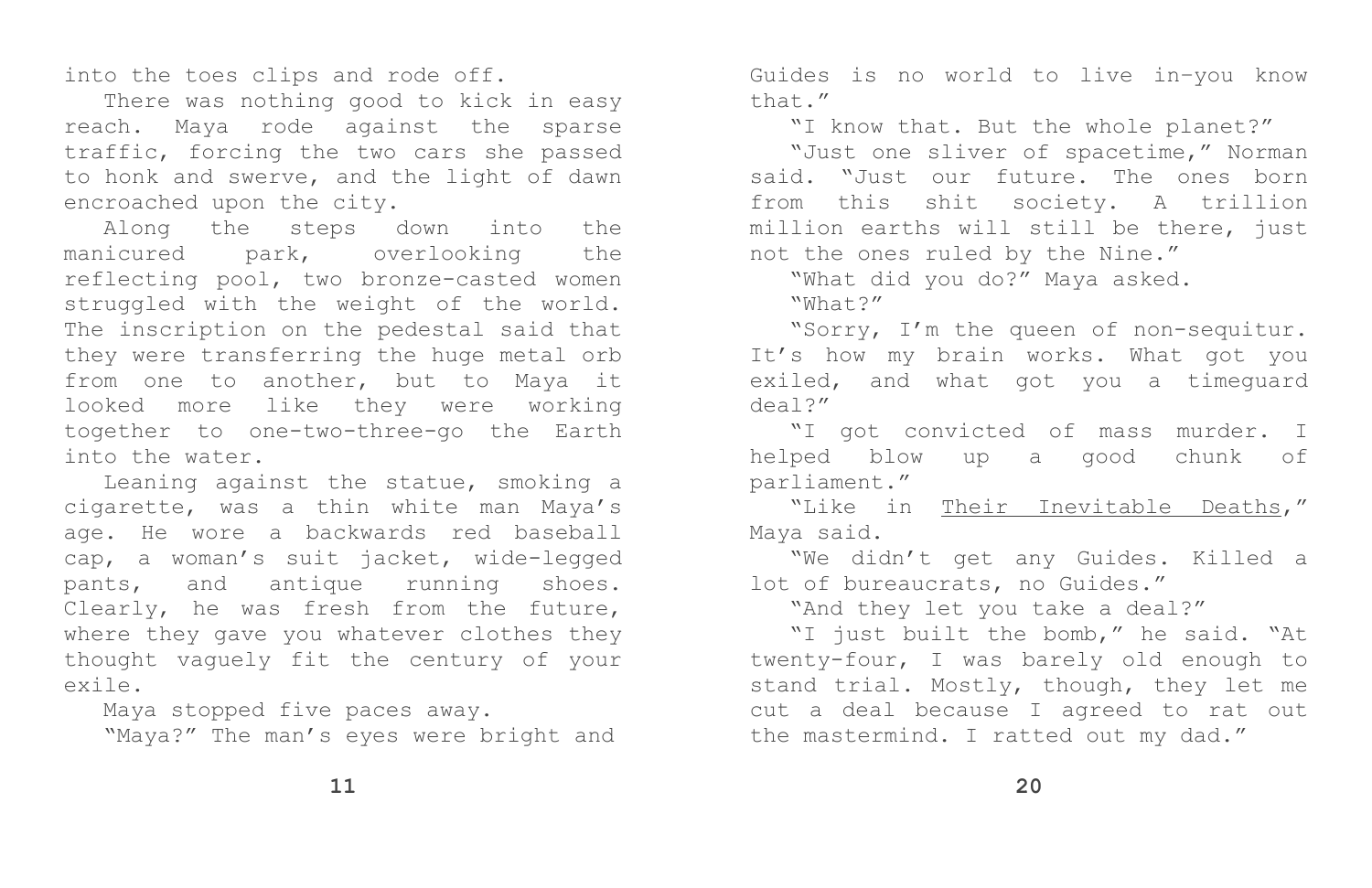blue, his face open and welcoming. "You are?" Without planning, she closed the distance between them. "My name's Naro." He offered his left hand.

"You shake with your right. You might want to change your name. Try Normanit's the contemporary variant of Naro." "Norman." The man offered his right hand.

"How and why'd you find me?" Maya asked, instead of shaking. "They gave me a dossier on everyone here when I signed up as a timer." Maya stepped back, then scanned the park for other enemies. "Relax," Norman said. "I'm going rogue. Just took the timeguard deal because they offered it. Gives me a better chance for revenge." "That's fucked up. Or clever." Maya didn't let down her guard.

"I found you because I read up on everyone. I read about Mr. Morrison, who's taken work as a butcher. Fitting enough, with what he did to those kids. Dr. Ramnath, a murderess three times

century? It goes boom. No more future."

"That would literally blow the entire planet apart," Maya said.

"Yeah," Norman said.

"A full-bore crackoid on that slow a fuse would destroy the future that exiled us and every other parallel that branches out from now."

"Yeah," Norman said.

"You're crazy."

"I need your help," Norman said. "I know how to build a slowfuse, but I'm not sure I could put together the crackoid. Post-temporal string bombs are mostly beyond me."

Maya took the teabag out of her cup and placed it on a saucer, then blew over the tea.

"Why would you do it?" she asked, after an uncomfortable pause.

"Because I don't know what else to do," Norman said. He was pleading with her. Every bit of him told her that she had power, that he needed her. "I can't stand feeling helpless. I can't stand living here, but I can't stand the idea of going home. A world run by the Nine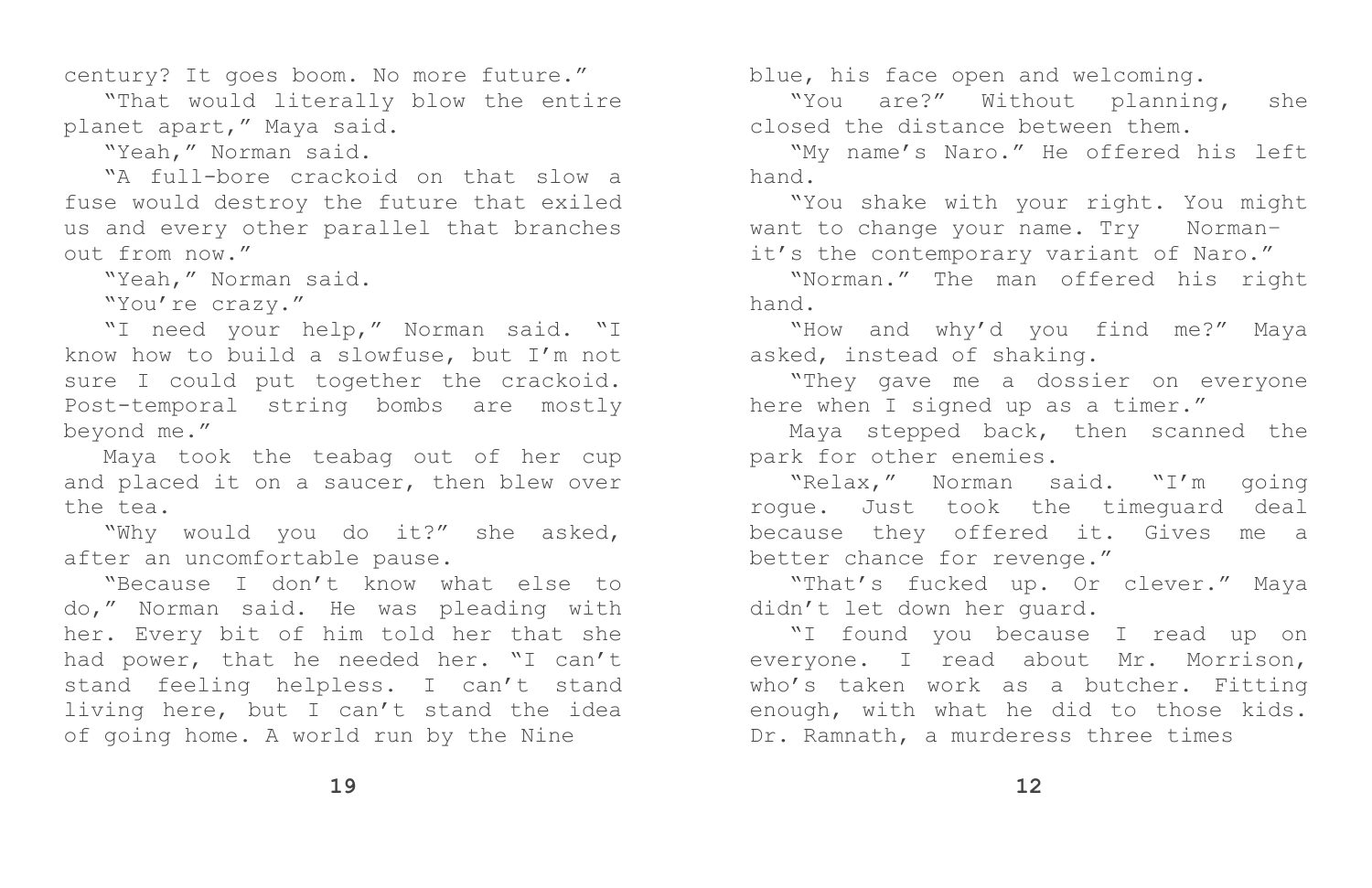over. Mr. Kruger defrauded the bank. You know he's paying it back, indentured as a timer?"

"I didn't know," Maya said. Roughly one in ten convicts were indentured as undercovers, feigning true exile and keeping tabs on the rest of them.

"He's got less than a year left. You know they give us software, lets us track phones, eavesdrop? I won't use it."

"Why me?" Maya asked.

"The Nine Guides and their Inevitable Deaths? That was a masterwork. I'd own up to that if I were you. Cult hit. Kind of preachy, drags in the middle, but I'll tell you what, it's widely regarded as the best augment of 2834. Even if everyone was too afraid to put it up for award consideration."

"In Cleveland 2016, you've got a whole mess of murderers and grand larcenists. Then there's you. Sentenced to more than eight hundred years for sedition."

"I didn't even do it, I didn't even write that thing."

"Is that it? You're coming back here to get me to confess? Get me to brag

Norman to catch his words.

"It's not bullshit," he said. "I wasn't sure you'd trust a timer." "What's your plan?" she asked. "I've been running it over in my head all day. There's nothing we can do in the twenty-first century to fuck up the twenty-ninth. Not our twenty-ninth. Anything we do–"

"Anything we do that affects the course of history between now and our future will necessarily mean we'll be affecting a parallel spacetime, not our own."

"Exactly," Maya said. "What year were you convicted? 2835?" "Yeah."

"I was convicted in 2843." "Ha, I'm older than you," Maya said. "Anything we do that affects the

course of history between now and our future will affect a parallel spacetime instead of our own. But we're going to set a slowfuse on a full-bore crackoid, let it burrow into the earth. The day after they shunted me off to this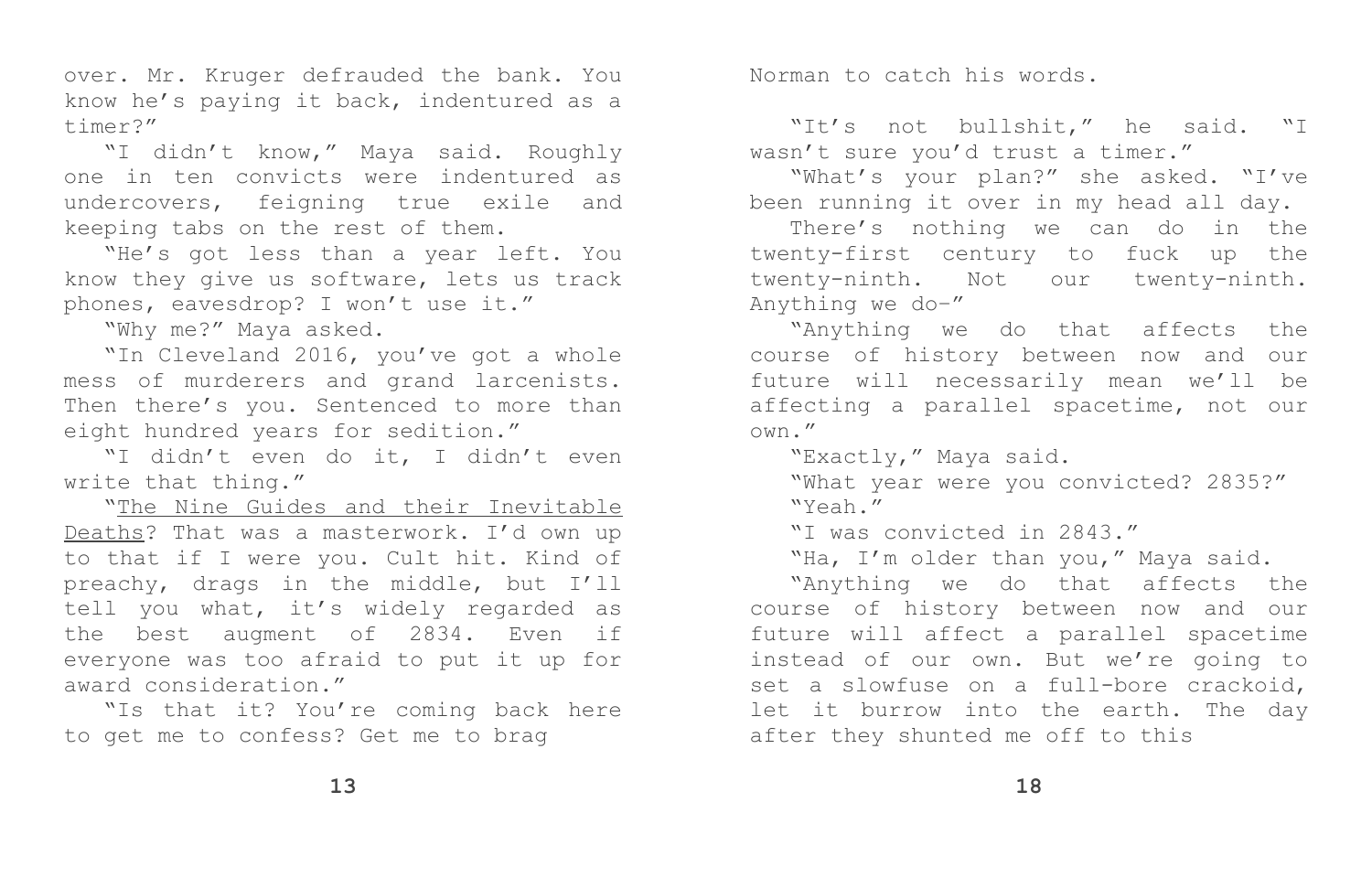about Their Inevitable Deaths and clear up the case?"

Norman sat down on the steps and set his elbows on his knees, resting his chin on a fist. "I'm here to recruit you. Whether or not you wrote it." Maya tossed that around in her head. The morning birds were singing in the distance.

"You know who the timeguards are," she said. "We'll take one hostage, get out of here."

"It won't work," Norman said. "Timers are indentured. We aren't worth anything."

Maya paced.

"Is Yannick a timer?" she asked. "What? No. He was your co-defendant, wasn't he?"

"Why didn't you text him too, then?" "I got the feeling, the media got the feeling, that he was just kind of dragged into it all by you," Norman said. "Just your boyfriend. That's not the kind of guy I'm looking for." "He's not really my boyfriend," Maya said, then wished she hadn't. She stopped

## **14**

Yannick climbed up the short chainlink fence, perching on it like a gargoyle.

"I'm here," he said.

"I know," Maya said. "It's not enough. I'm sorry, but it's not."

Yannick turned his face away from her, stared out over the water.

"You just think he's handsome."

He looked up from his coffee as she approached. Since the morning, he'd changed into a black t-shirt and tight black pants–he looked like any other twenty-something in the cafe. His eyes met hers and she fought down the desire to return his smile. There was a cup of tea waiting in front of her seat, still warm.

"Wasn't sure you'd come," he said. "Bullshit," Maya replied.

Two men at the next table over were lost in a loud religious argument, and Maya found herself leaning in toward